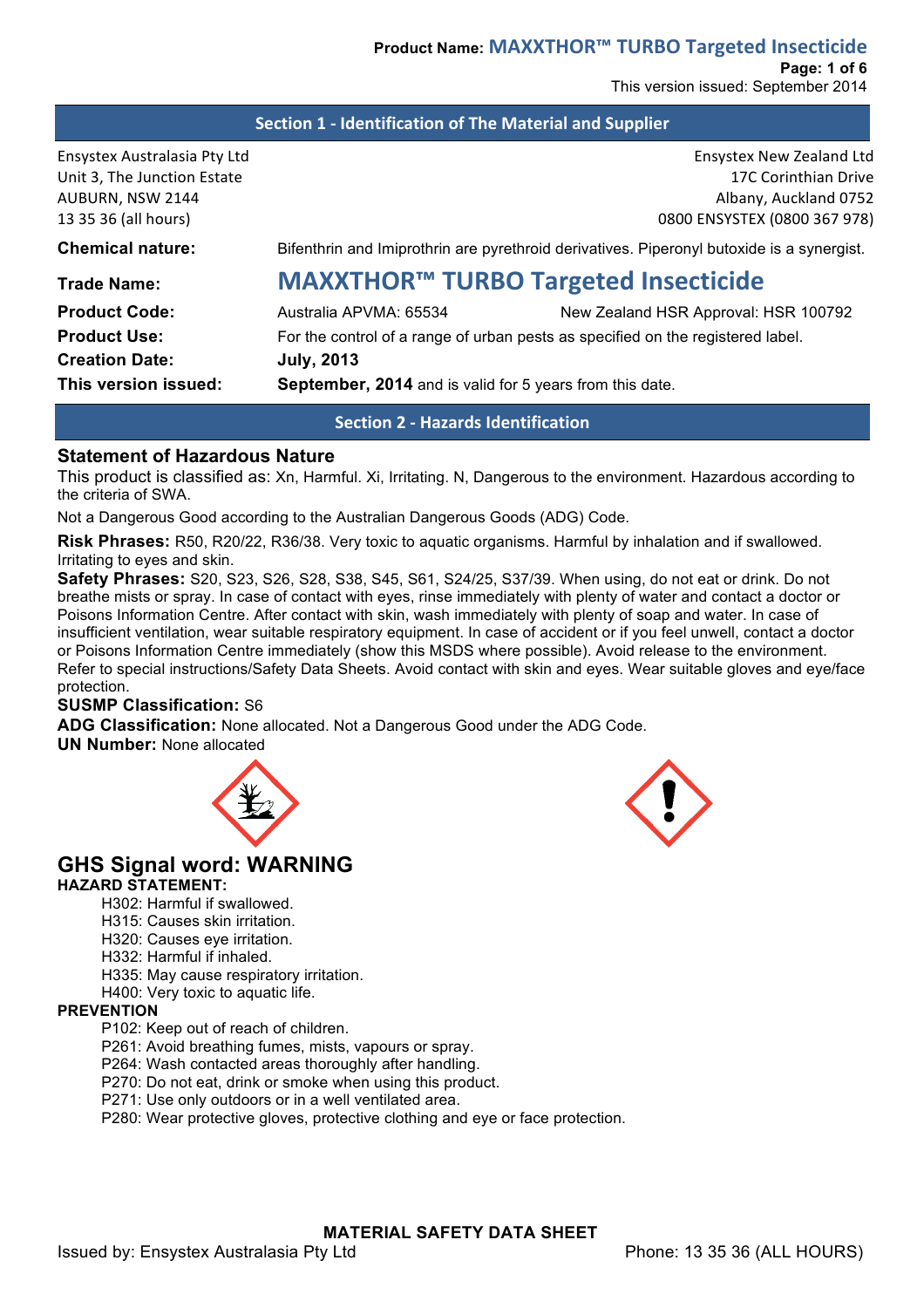## **Product Name: MAXXTHOR™ TURBO Targeted Insecticide**

**Page: 2 of 6**

This version issued: September 2014

#### **RESPONSE**

P312: Call a POISON CENTRE or doctor if you feel unwell.

P362: Take off contaminated clothing and wash before reuse.

P301+P330+P331: IF SWALLOWED: Rinse mouth. Do NOT induce vomiting.

P302+P352: IF ON SKIN: Wash with plenty of soap and water.

P304+P340: IF INHALED: Remove victim to fresh air and keep at rest in a position comfortable for breathing. P305+P351+P338: IF IN EYES: Rinse cautiously with water for several minutes. Remove contact lenses, if present and easy to do. Continue rinsing.

P332+P313: If skin irritation occurs: Get medical advice.

P337+P313: If eye irritation persists: Get medical advice.

P391: Collect spillage.

P370+P378: Not combustible. Use extinguishing media suited to burning materials.

#### **STORAGE**

P402+P404: Store in a dry place. Store in a closed container.

P403+P235: Store in a well-ventilated place. Keep cool.

#### **DISPOSAL**

P501: Dispose of contents and containers as specified on the registered label.

#### **Emergency Overview**

#### **Physical Description & Colour**: White to beige opaque suspension.

**Odour:** Mild, characteristic odour.

**Major Health Hazards:** Bifenthrin is harmful to mammals when ingested. Large doses may cause incoordination, tremor, salivation, vomiting, diarrhoea, and irritability to sound and touch.  $LD_{50}$ , for Bifenthrin is about 54 mg/kg in female rats and 70 mg/kg in male rats. The LD $_{50}$  for rabbits whose skin is exposed to Bifenthrin is greater than 2,000 mg/kg. Bifenthrin does not sensitize the skin of guinea pigs. Although it does not cause inflammation or irritation on human skin, it can cause a tingling sensation which lasts about 12 hours. It is virtually non-irritating to rabbit eyes. This product is harmful by inhalation and if swallowed, irritating to eyes and skin.

#### **Potential Health Effects**

#### **Inhalation:**

**Short Term Exposure:** Available data shows that this product is harmful, but symptoms are not available. In addition product may be mildly irritating, although unlikely to cause anything more than mild transient discomfort. **Long Term Exposure:** No data for health effects associated with long term inhalation.

### **Skin Contact:**

**Short Term Exposure:** This product causes skin numbness but further symptoms are not available. In addition product is a skin irritant. Symptoms may include itchiness and reddening of contacted skin. Other symptoms may also become evident, but all should disappear once exposure has ceased.

**Long Term Exposure:** No data for health effects associated with long term skin exposure.

## **Eye Contact:**

**Short Term Exposure:** This product is an eye irritant. Symptoms may include stinging and reddening of eyes and watering which may become copious. Other symptoms may also become evident. If exposure is brief, symptoms should disappear once exposure has ceased. However, lengthy exposure or delayed treatment may cause permanent damage.

**Long Term Exposure:** No data for health effects associated with long term eye exposure.

### **Ingestion:**

**Short Term Exposure:** Significant oral exposure is considered to be unlikely. Available data shows that this product is harmful, but symptoms are not available. However, this product is an oral irritant. Symptoms may include burning sensation and reddening of skin in mouth and throat. Other symptoms may also become evident, but all should disappear once exposure has ceased.

**Long Term Exposure:** No data for health effects associated with long term ingestion.

### **Carcinogen Status:**

**SWA:** No significant ingredient is classified as carcinogenic by SWA.

**NTP:** No significant ingredient is classified as carcinogenic by NTP.

**IARC:** Piperonyl Butoxide is Class 3 - unclassifiable as to carcinogenicity to humans.

See the IARC website for further details. A web address has not been provided as addresses frequently change.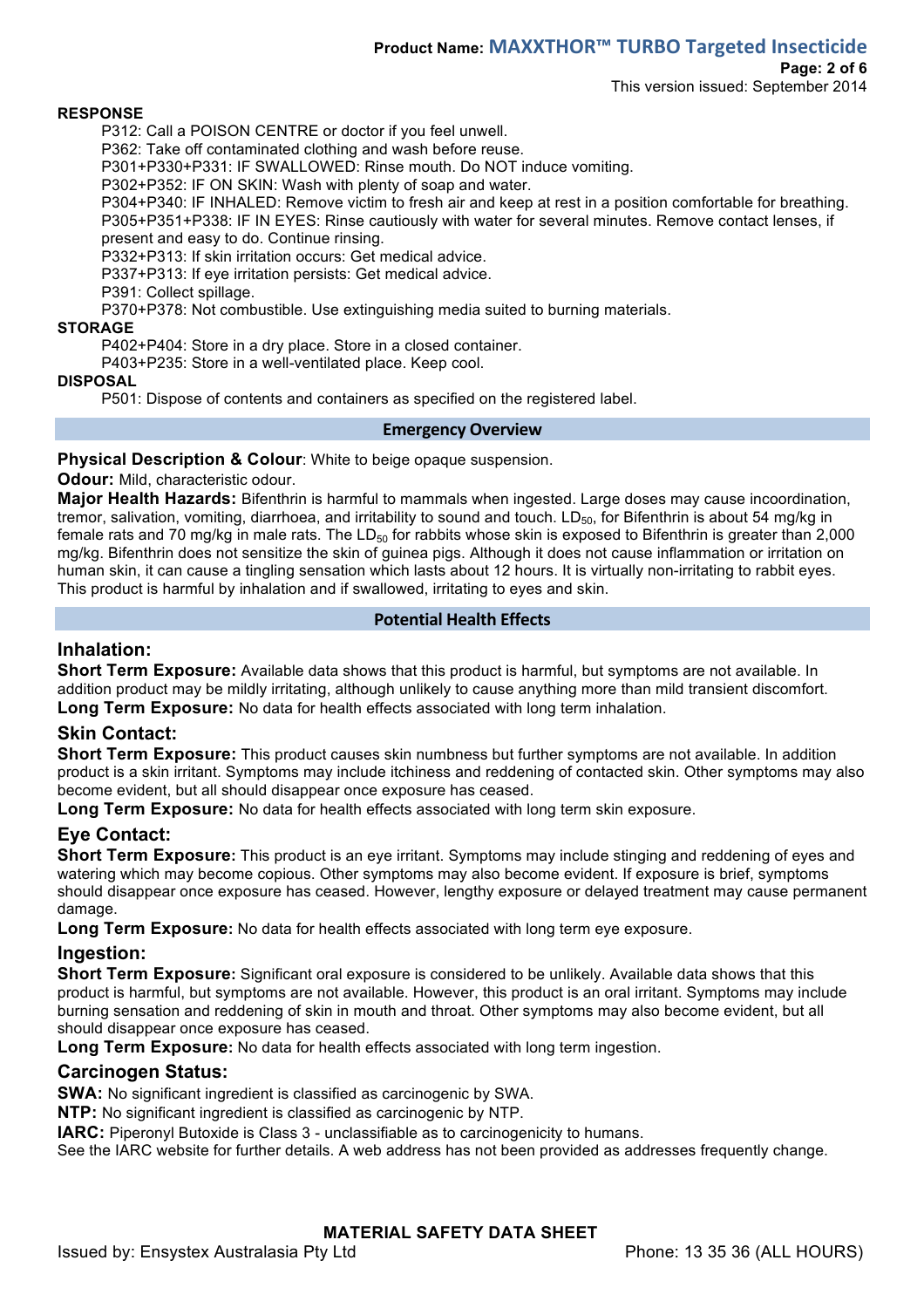## **Product Name: MAXXTHOR™ TURBO Targeted Insecticide**

## **Page: 3 of 6**

This version issued: September 2014

| Section 3 - Composition/Information on Ingredients |               |           |                                |         |  |  |
|----------------------------------------------------|---------------|-----------|--------------------------------|---------|--|--|
| Ingredients                                        | <b>CAS No</b> | Conc, %   | TWA $(mg/m^3)$ STEL $(mg/m^3)$ |         |  |  |
| <b>Bifenthrin</b>                                  | 82657-04-3    | 100 g/L   | not set                        | not set |  |  |
| Imiprothrin                                        | 72963-72-5    | $10$ g/L  | not set                        | not set |  |  |
| Piperonyl butoxide                                 | $51-03-6$     | 120 g/L   | not set                        | not set |  |  |
| Other non hazardous ingredients                    | secret        | 10 approx | not set                        | not set |  |  |
| Water                                              | 7732-18-5     | to 100    | not set                        | not set |  |  |

This is a commercial product whose exact ratio of components may vary slightly. Minor quantities of other non hazardous ingredients are also possible.

The SWA TWA exposure value is the average airborne concentration of a particular substance when calculated over a normal 8 hour working day for a 5 day working week. The STEL (Short Term Exposure Limit) is an exposure value that may be equalled (but should not be exceeded) for no longer than 15 minutes and should not be repeated more than 4 times per day. There should be at least 60 minutes between successive exposures at the STEL. The term "peak "is used when the TWA limit, because of the rapid action of the substance, should never be exceeded, even briefly.

#### **Section 4 - First Aid Measures**

## **General Information:**

You should call The Poisons Information Centre if you feel that you may have been poisoned, burned or irritated by this product. The number is 13 11 26 from anywhere in Australia (0800 764 766 in New Zealand) and is available at all times. Have this MSDS with you when you call.

**Inhalation:** If symptoms of poisoning become evident, contact a Poisons Information Centre, or call a doctor at once. Remove source of contamination or move victim to fresh air. If breathing is difficult, oxygen may be beneficial if administered by trained personnel, preferably on a doctor's advice. DO NOT allow victim to move about unnecessarily. Symptoms of pulmonary oedema can be delayed up to 48 hours after exposure.

**Skin Contact:** Wash gently and thoroughly with warm water (use non-abrasive soap if necessary) for 10-20 minutes or until product is removed. Under running water, remove contaminated clothing, shoes and leather goods (e.g. watchbands and belts) and completely decontaminate them before reuse or discard. If irritation persists, repeat flushing and seek medical attention.

**Eye Contact:** Immediately flush the contaminated eye(s) with lukewarm, gently flowing water for 20 minutes or until the product is removed, while holding the eyelid(s) open. Take care not to rinse contaminated water into the unaffected eye or onto the face. Obtain medical attention immediately. Take special care if exposed person is wearing contact lenses.

**Ingestion:** If swallowed, do NOT induce vomiting. Wash mouth with water and contact a Poisons Information Centre, or call a doctor.

### **Section 5 - Fire Fighting Measures**

**Fire and Explosion Hazards**: The major hazard in fires is usually inhalation of heated and toxic or oxygen deficient (or both), fire gases. There is no risk of an explosion from this product under normal circumstances if it is involved in a fire.

This product is likely to decompose only after heating to dryness, followed by further strong heating. Fire decomposition products from this product may be toxic if inhaled. Take appropriate protective measures.

**Extinguishing Media:** Not combustible. Use extinguishing media suited to burning materials.

**Fire Fighting:** If a significant quantity of this product is involved in a fire, call the fire brigade.

| Flash point:                     | Does not burn.                  |
|----------------------------------|---------------------------------|
| <b>Upper Flammability Limit:</b> | Does not burn.                  |
| <b>Lower Flammability Limit:</b> | Does not burn.                  |
| <b>Autoignition temperature:</b> | Not applicable - does not burn. |
| <b>Flammability Class:</b>       | Does not burn.                  |

### **Section 6 - Accidental Release Measures**

**Accidental release:** In the event of a major spill, prevent spillage from entering drains or water courses. Wear full protective clothing including eye/face protection. All skin areas should be covered. See below under Personal Protection regarding Australian Standards relating to personal protective equipment. Suitable materials for protective clothing include rubber, PVC, Viton. Eye/face protective equipment should comprise as a minimum, protective goggles. If there is a significant chance that vapours or mists are likely to build up in the cleanup area, we recommend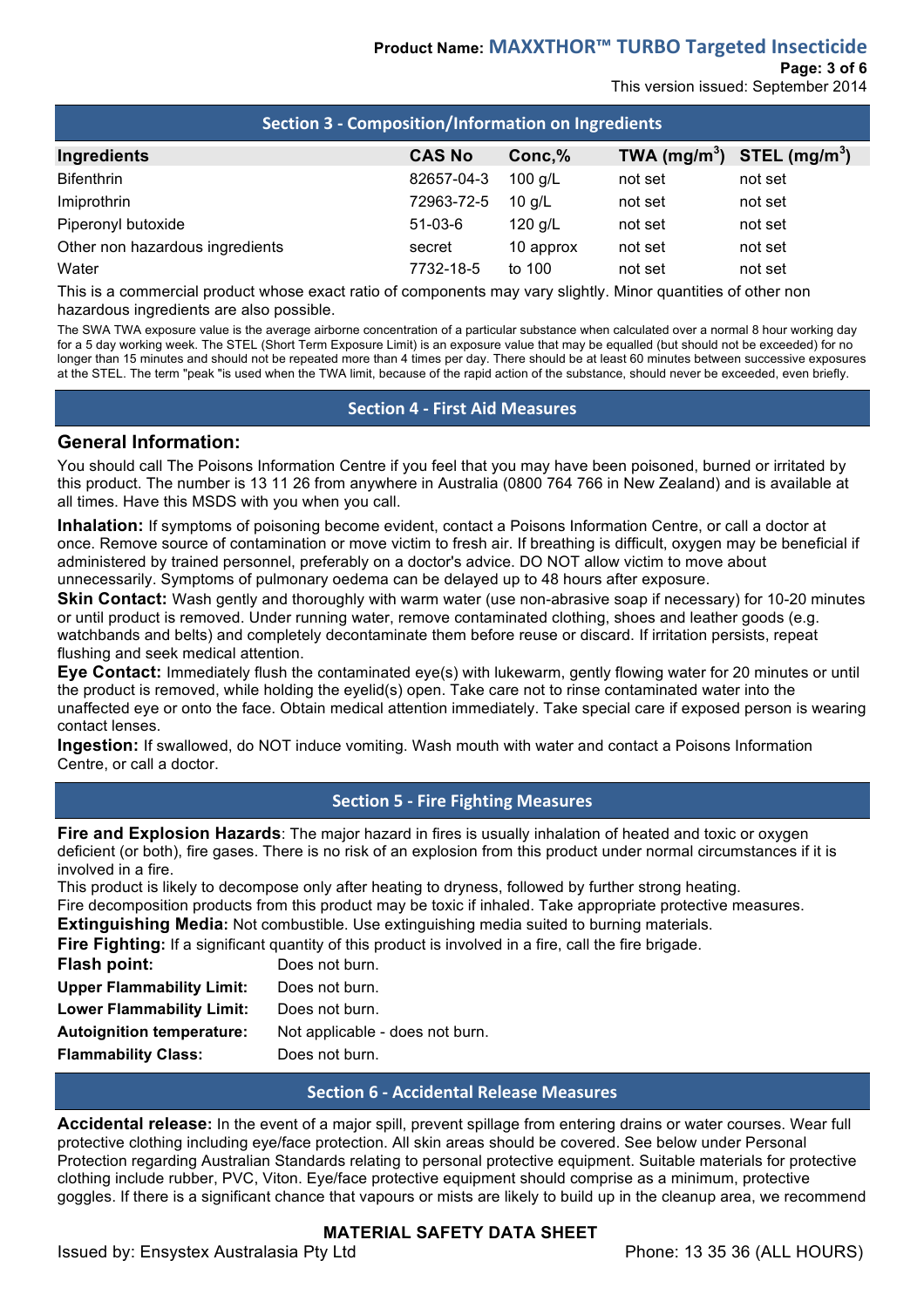## **Product Name: MAXXTHOR™ TURBO Targeted Insecticide**

**Page: 4 of 6**

This version issued: September 2014

that you use a respirator. Usually, no respirator is necessary when using this product. However, if you have any doubts consult the Australian Standard mentioned below (section 8). Otherwise, not normally necessary. Stop leak if safe to do so, and contain spill. Absorb onto sand, vermiculite or other suitable absorbent material. If spill is too large or if absorbent material is not available, try to create a dike to stop material spreading or going into drains or waterways. Sweep up and shovel or collect recoverable product into labelled containers for recycling or salvage, and dispose of promptly. Recycle containers wherever possible after careful cleaning. Refer to product label for specific instructions. After spills, wash area preventing runoff from entering drains. If a significant quantity of material enters drains, advise emergency services. Full details regarding disposal of used containers, spillage and unused material may be found on the label. If there is any conflict between this MSDS and the label, instructions on the label prevail. Ensure legality of disposal by consulting regulations prior to disposal. Thoroughly launder protective clothing before storage or re-use. Advise laundry of nature of contamination when sending contaminated clothing to laundry.

## **Section 7 - Handling and Storage**

**Handling:** Keep exposure to this product to a minimum, and minimise the quantities kept in work areas. Check Section 8 of this MSDS for details of personal protective measures, and make sure that those measures are followed. The measures detailed below under "Storage" should be followed during handling in order to minimise risks to persons using the product in the workplace. Also, avoid contact or contamination of product with incompatible materials listed in Section 10.

**Storage:** This product is a Scheduled Poison. Observe all relevant regulations regarding sale, transport and storage of this schedule of poison. Protect this product from light. Store in the closed original container in a dry, cool, wellventilated area out of direct sunlight. Make sure that the product does not come into contact with substances listed under "Incompatibilities" in Section 10. Some liquid preparations settle or separate on standing and may require stirring before use. Check packaging - there may be further storage instructions on the label.

## **Section 8 - Exposure Controls and Personal Protection**

The following Australian Standards will provide general advice regarding safety clothing and equipment:

Respiratory equipment: **AS/NZS 1715**, Protective Gloves: **AS 2161**, Occupational Protective Clothing: AS/NZS 4501 set 2008, Industrial Eye Protection: **AS1336** and **AS/NZS 1337**, Occupational Protective Footwear: **AS/NZS2210**.

**SWA Exposure Limits TWA (mg/m<sup>3</sup>**

## **) STEL (mg/m<sup>3</sup> )**

Exposure limits have not been established by SWA for any of the significant ingredients in this product.

The ADI for Bifenthrin is set at 0.01mg/kg/day. The corresponding NOEL is set at 1mg/kg/day.

The ADI for Imiprothrin is set at 0.05mg/kg/day. The corresponding NOEL is set at 5mg/kg/day.

The ADI for Piperonyl butoxide is set at 0.1mg/kg/day. The corresponding NOEL is set at 16mg/kg/day. ADI means Acceptable Daily Intake; NOEL means No-observable-effect-level. Data from Australian ADI List, Dec 2012.

No special equipment is usually needed when occasionally handling small quantities. The following instructions are for bulk handling or where regular exposure in an occupational setting occurs without proper containment systems. **Ventilation:** This product should only be used in a well ventilated area. If natural ventilation is inadequate, use of a fan is suggested.

**Eye Protection:** Protective glasses or goggles should be worn when this product is being used. Failure to protect your eyes may cause them harm. Emergency eye wash facilities are also recommended in an area close to where this product is being used.

**Skin Protection:** Prevent skin contact by wearing impervious gloves, clothes and, preferably, apron. Make sure that all skin areas are covered. See below for suitable material types.

**Protective Material Types:** We suggest that protective clothing be made from the following materials: rubber, PVC, Viton.

**Respirator:** Usually, no respirator is necessary when using this product. However, if you have any doubts consult the Australian Standard mentioned above. Otherwise, not normally necessary.

## **Section 9 - Physical and Chemical Properties:**

| <b>Physical Description &amp; colour:</b> White to beige opaque suspension.<br>Odour: | Mild, characteristic odour.               |
|---------------------------------------------------------------------------------------|-------------------------------------------|
| <b>Boiling Point:</b>                                                                 | Approximately 100°C at 100kPa.            |
| <b>Freezing/Melting Point:</b>                                                        | Below 0°C.                                |
| <b>Volatiles:</b>                                                                     | Water component.                          |
| <b>Vapour Pressure:</b>                                                               | 2.37 kPa at 20°C (water vapour pressure). |
| <b>Vapour Density:</b>                                                                | As for water.                             |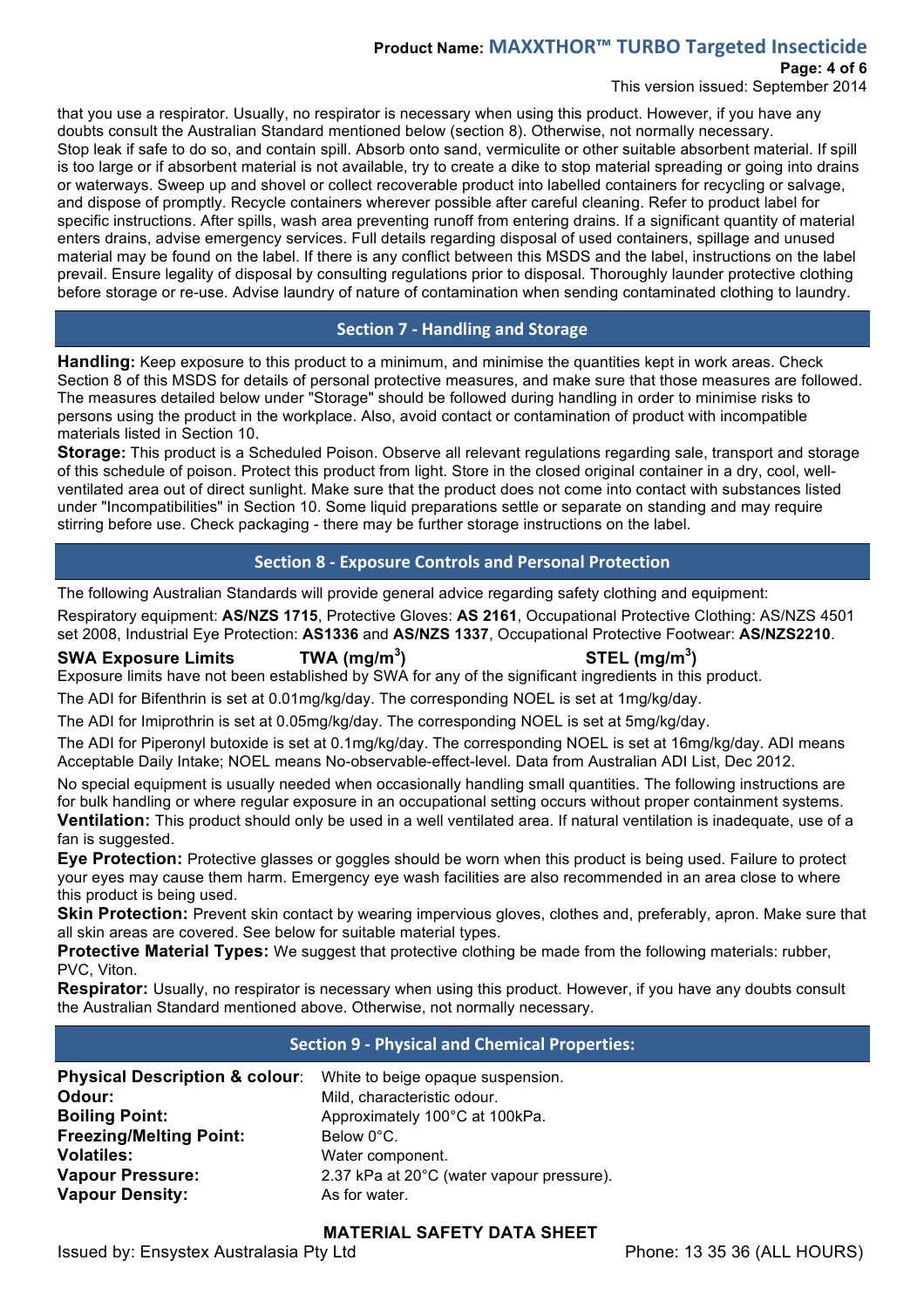| <b>Specific Gravity:</b>             | 1.0 approx                      |
|--------------------------------------|---------------------------------|
| <b>Water Solubility:</b>             | Emulsifiable.                   |
| pH:                                  | No data.                        |
| <b>Volatility:</b>                   | No data.                        |
| <b>Odour Threshold:</b>              | No data.                        |
| <b>Evaporation Rate:</b>             | As for water.                   |
| <b>Coeff Oil/water Distribution:</b> | No data                         |
| <b>Autoignition temp:</b>            | Not applicable - does not burn. |
|                                      |                                 |

### **Section 10 - Stability and Reactivity**

**Reactivity:** This product is unlikely to react or decompose under normal storage conditions. However, if you have any doubts, contact the supplier for advice on shelf life properties.

**Conditions to Avoid:** Protect this product from light. Store in the closed original container in a dry, cool, wellventilated area out of direct sunlight.

**Incompatibilities:** acids, bases, oxidising agents.

**Fire Decomposition:** This product is likely to decompose only after heating to dryness, followed by further strong heating. Combustion forms carbon dioxide, and if incomplete, carbon monoxide and possibly smoke. Water is also formed. May form hydrogen chloride gas, other compounds of chlorine. May form hydrogen fluoride gas and other compounds of fluorine. Carbon monoxide poisoning produces headache, weakness, nausea, dizziness, confusion, dimness of vision, disturbance of judgment, and unconsciousness followed by coma and death. **Polymerisation:** This product will not undergo polymerisation reactions.

### **Section 11 - Toxicological Information**

**Toxicity:** This product was tested under GLP conditions with the following results: LD<sub>50</sub> (Oral), Rat, female, was estimated to be 310.2 mg/kg (OECD 425). The LD $_{50}$  (Dermal), Rat (male and female) was found to be >2000 mg/kg (OECD 420).

Bifenthrin is harmful to mammals when ingested. Large doses may cause incoordination, tremor, salivation, vomiting, diarrhoea, and irritability to sound and touch. LD<sub>50</sub>, for Bifenthrin is about 54 mg/kg in female rats and 70 mg/kg in male rats. The LD<sub>50</sub> for rabbits whose skin is exposed to Bifenthrin is greater than 2,000 mg/kg. Bifenthrin does not sensitize the skin of guinea pigs. Although it does not cause inflammation or irritation on human skin, it can cause a tingling sensation which lasts about 12 hours. It is virtually non-irritating to rabbit eyes.

**Chronic Toxicity:** No information Available.

**Reproductive Effects:** The dose at which no toxic effect of Bifenthrin is observed on the mother (maternal toxicity NOEL) is 1 mg/kg/day for rats and 2.67 mg/kg/day for rabbits. At higher doses, test animals had tremors. The dose at which no toxic effect is observed on development (developmental toxicity NOEL) is 1 mg/kg/day for rats and is greater than 8 mg/kg/day for rabbits.

**Teratogenic Effects:** Bifenthrin does not demonstrate any teratogenic effects at the highest levels tested (100 ppm, approximately 5.5 mg/kg/day) in a two-generational study in rats.

**Mutagenic Effects:** Evidence of mutagenic effects from exposure to Bifenthrin are inconclusive. Studies of mouse white blood cells were positive for gene mutation. However, other tests of bifenthrin's mutagenic effects, including the Ames test and studies in live rat bone marrow cells, were negative.

**Carcinogenic Effects:** There was no evidence of cancer in a 2-year study of rats who ate as much as 10 mg/kg/day of Bifenthrin. However, an 87 week feeding study of mice with doses of 7, 29, 71, and 86 mg/kg showed a significantly higher, dose related trend of increased tumour incidence in the male urinary bladder. The incidence was significantly increased at 86 mg/kg/day. Also, females had higher incidences of lung cancer than the controls at doses of 7 mg/kg and higher. The EPA has classified Bifenthrin as a class C carcinogen, a possible human carcinogen.

**Organ Toxicity:** Pyrethroids are poisons that affect the electrical impulses in nerves, over-stimulating nerve cells causing tremors and eventually causing paralysis.

**Fate in Humans and Animals:** Bifenthrin is absorbed through intact skin when applied topically. It undergoes similar modes of breakdown within animal systems as other pyrethroid insecticides. In mammals, Bifenthrin is rapidly broken down and promptly excreted. Rats treated with 4 to 5 mg/kg, excreted 70 % in the urine and 20% in the faeces within 7 days. After 7 days, the remaining Bifenthrin was found accumulated in tissues with high fat content such as the skin and fat in males and females and the ovaries of females. Bifenthrin is less toxic to warm-blooded animals, such as mammals, than to cold-blooded animals. There is no data to hand indicating any particular target organs.

#### **Classification of Hazardous Ingredients**

Ingredient **Risk Phrases** 

Bifenthrin  $\rightarrow$ =3%Conc<25%: Xn; R22

#### **MATERIAL SAFETY DATA SHEET**

Issued by: Ensystex Australasia Pty Ltd Phone: 13 35 36 (ALL HOURS)